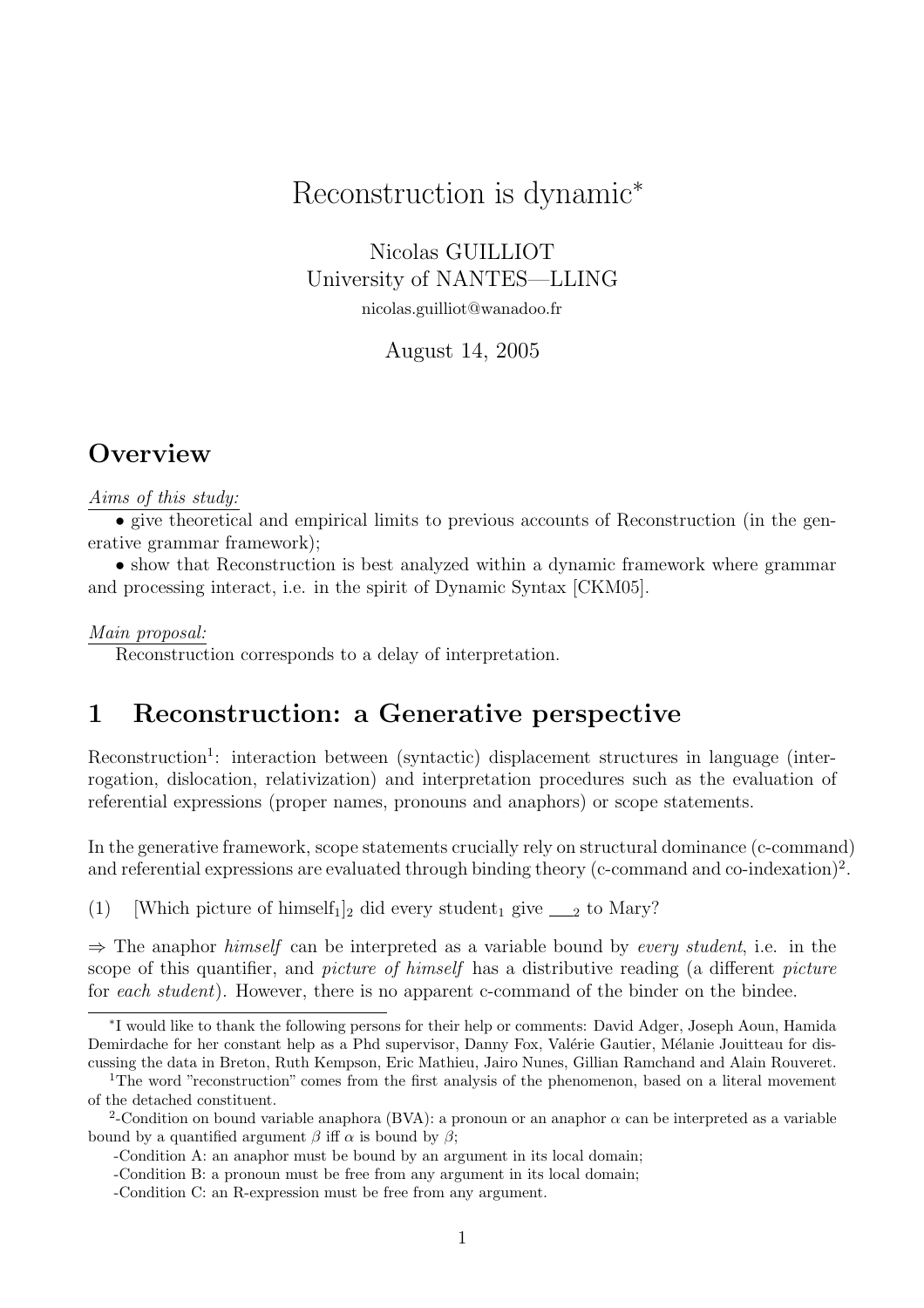### 1.1 Reconstruction, movement and cyclicity

GG account for reconstruction: the copy theory of movement. This is a syntactic mechanism given by Lebeaux [Leb90], Chomsky [Cho95], Sauerland [Sau98] among others, in order to allow interpretation of a displaced constituent in the base position:

- (2) (a) [which picture of himself<sub>1</sub>] did every student<sub>1</sub> give [picture of himself<sub>1</sub>] to Mary?
	- (b) \*[which picture of John<sub>1</sub>] did he<sub>1</sub> give [picture of John<sub>1</sub>] to Mary?

 $\Rightarrow$  Straightforward account for grammaticality of (2a) and ungrammaticality of (2b): the copy of the displaced constituent in the original site predicts that every student can have scope over picture of himself in  $(2a)$  and condition C is violated in  $(2b)^3$ .

Prediction I  $\Rightarrow$  movement of an XP should lead to a reconstruction effect of that XP.

⊗ However, Prediction I, entailed by the copy theory of movement and confirmed by cyclicity effects, is falsified in English relative clauses:

(5) The picture of  $John_1$  that he<sub>1</sub> prefers is on the desk.

 $\Rightarrow$  Coreference between *John* and *he* possible. However, reconstruction would lead to ungrammaticality, as Condition C would be violated<sup>4</sup>.

### 1.2 Reconstruction and resumption

Standard arguments for the absence of movement with resumption<sup>5</sup>: the lack of island effects in (6b) and crossover effects in (7b), as data in Breton (from [Gui06]) shows:

- (6) Island Effects:
	- (a)  $*An$  den<sub>1</sub> [a anevez the man prt you-know  $\begin{bmatrix} NP & an & dud_2 \end{bmatrix}$  [o the people *prt* have  $deus \underline{\hspace{1cm}}_2$  gwelet  $\underline{\hspace{1cm}}_1$ ]] seen \*"the man that you know the people who saw"
	- (b)  $An \text{den}_1 \text{a}$ the man *prt* you-know the people *prt* have anevez  $\begin{bmatrix} NP & an & dud_2 \end{bmatrix}$ [o deus  $_{2}$  gwelet anezha $\widetilde{n}_{1}$ ]]] seen him "the man that you know the people who saw him"

(b) \*Which book that he<sub>1</sub> asked Mrs Brown<sub>2</sub> for did she<sub>2</sub> give every student<sub>1</sub>?  $\Rightarrow$  Coreference (index 2) and Bound Variable reading (index 1) impossible

The pattern in (3) suggests multiple intermediate sites for reconstruction, even within the IP domain, as argued in [Fox00]:

(4) [which paper that he<sub>1</sub> wrote for Mrs Brown<sub>2</sub>]<sub>3</sub> did every student<sub>1</sub>  $\frac{3}{2}$  get her<sub>1</sub> to grade  $\frac{3}{2}$ ?

<sup>4</sup>This relies on a head-raising analysis of relative clauses (see [Bia95]) where the NP antecedent moves in the base position (without the determiner).

<sup>5</sup>Only few approaches consider a movement analysis of resumption (see [Boe01] or [ACH01]).

<sup>&</sup>lt;sup>3</sup>A further argument for the copy theory of movement: cyclicity effects. Movement is cyclic (see [Cho95], [FP04] among others), and reconstruction displays cyclicity effects, as [Fox00] shows:

<sup>(3) (</sup>a) Which paper that he<sub>1</sub> wrote for Mrs Brown<sub>2</sub> did every student<sub>1</sub> get her<sub>2</sub> to grade?  $\Rightarrow$  Coreference (index 2) and Bound Variable reading (index 1) possible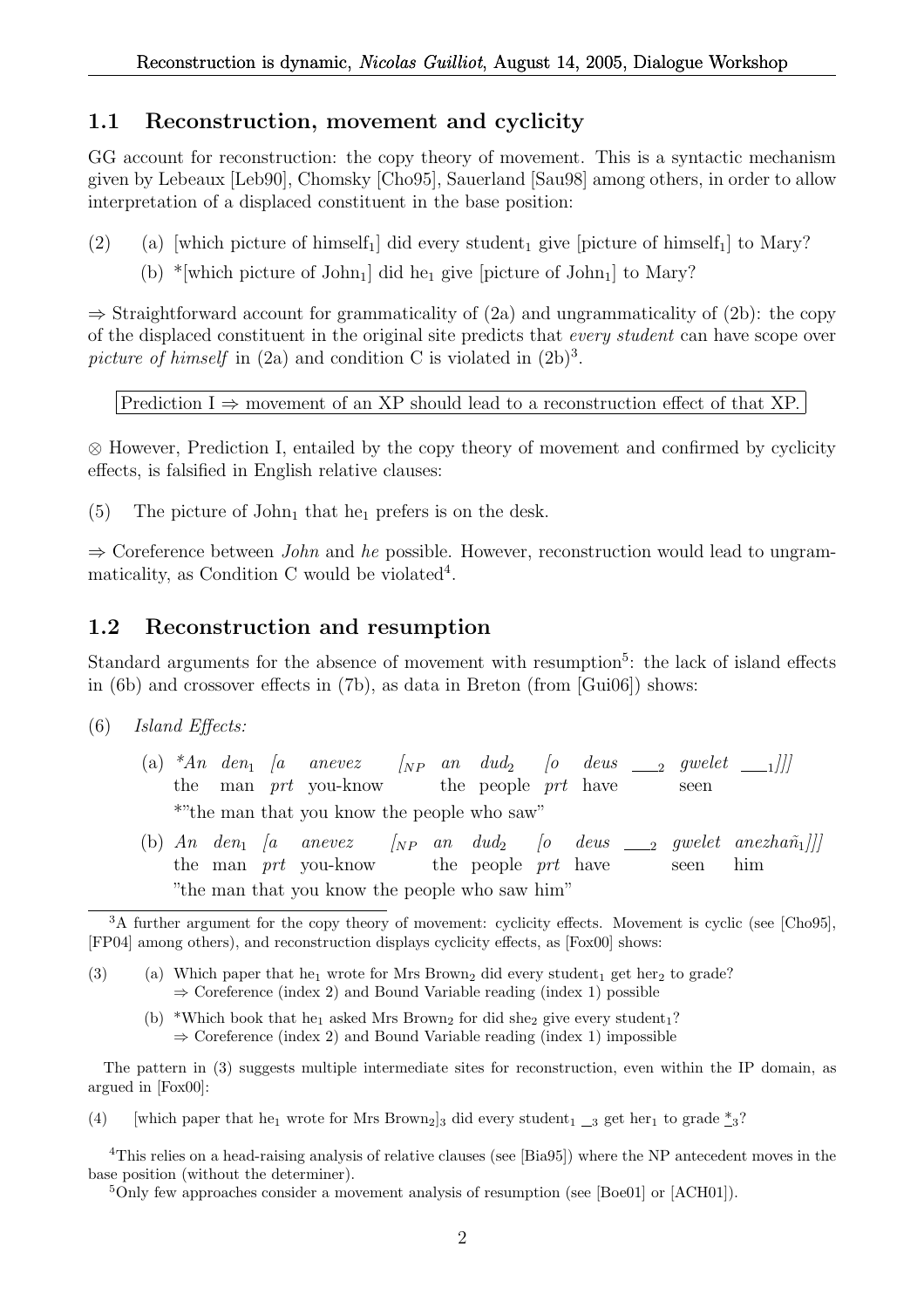- (7) Crossover Effects:
	- (a) \*Pep den<sub>1</sub> [a every man prt loved his mother gare  $e_1$ vamm  $\frac{1}{1}$ "Every man<sub>1</sub> that his<sub>1</sub> mother loved"
	- $(b)$   $Pep$ every man *prt* you-say *prt* loved his mother him  $den_1$  [a lares e kare e1 vamm  $a$ nezhañ $_1/$ "Every man<sub>1</sub> that you say that his<sub>1</sub> mother loved him"

Prediction II: Resumption (free of movement) should not exhibit reconstruction effects.

⊗ This prediction is falsified by data in Breton (see [Gui06]) and Lebanese Arabic (see [ACH01]):

 $(8)$  poltred<sub>1</sub> e<sub>2</sub> verc'h picture his daughter prt you-say prt looks every father it  $\int a$ lares  $\int e$ wel pep  $t a d_2$  $anezha\tilde{n}_1$ ] "the picture<sub>1</sub> of his<sub>2</sub> daughter that you say that every father<sub>2</sub> is looking at it<sub>1</sub>"

### 1.3 Positive vs negative conditions

The study of Reconstruction facts with resumption leads to another paradox (data from Breton):

- (9) (a) poltred<sub>1</sub> e<sub>2</sub> verc'h [a lares [e wel pep tad<sub>2</sub> anezhañ<sub>1</sub>]] (BVA) "the picture<sub>1</sub> of his<sub>2</sub> daughter that you say that every father<sub>2</sub> is looking at  $(it<sub>1</sub>)$ "
	- (b) poltred<sub>1</sub>  $Yann_2$  *[a lares* picture Yann prt you-say prt has  $en$  deus  $(pro_2)$  en it  $(Condition C)$ seen "the picture<sub>1</sub> of Yann<sub>2</sub> that you say that he<sub>2</sub> has seen  $(it<sub>1</sub>)$ "

 $\Rightarrow$  (9a) argues for **Reconstruction** in the site occupied by the resumptive pronoun, as variable binding (requiring scope of the binder on the bindee) is possible;  $\Rightarrow$  (9b) argues for the **absence of Reconstruction** in this site, as coreference is possible.

### 1.4 Scope reconstruction: definite vs indefinite antecedents

Based on Alexopoulou & Heycock [AH02]:

- (10) (a) The secretary called the patient that each doctor will examine tomorrow.
	- (b) The secretary called the two patients that each doctor will examine tomorrow.

 $\Rightarrow$  The definite antecedent, as in (10a) and (10b), allows for a narrow-scope/distributive reading with respect to *each doctor*, as if part of it were 'reconstructed' in the relativized site ([Bia95]).

- (11) (a) The secretary called a patient that each doctor will examine tomorrow.
	- (b) The secretary called two patients that each doctor will examine tomorrow.

 $\Rightarrow$  The indefinite antecedent, as in (11a) and (11b), only allows for a wide-scope (referential or specific) reading, hence does not 'reconstruct' in the relativized site.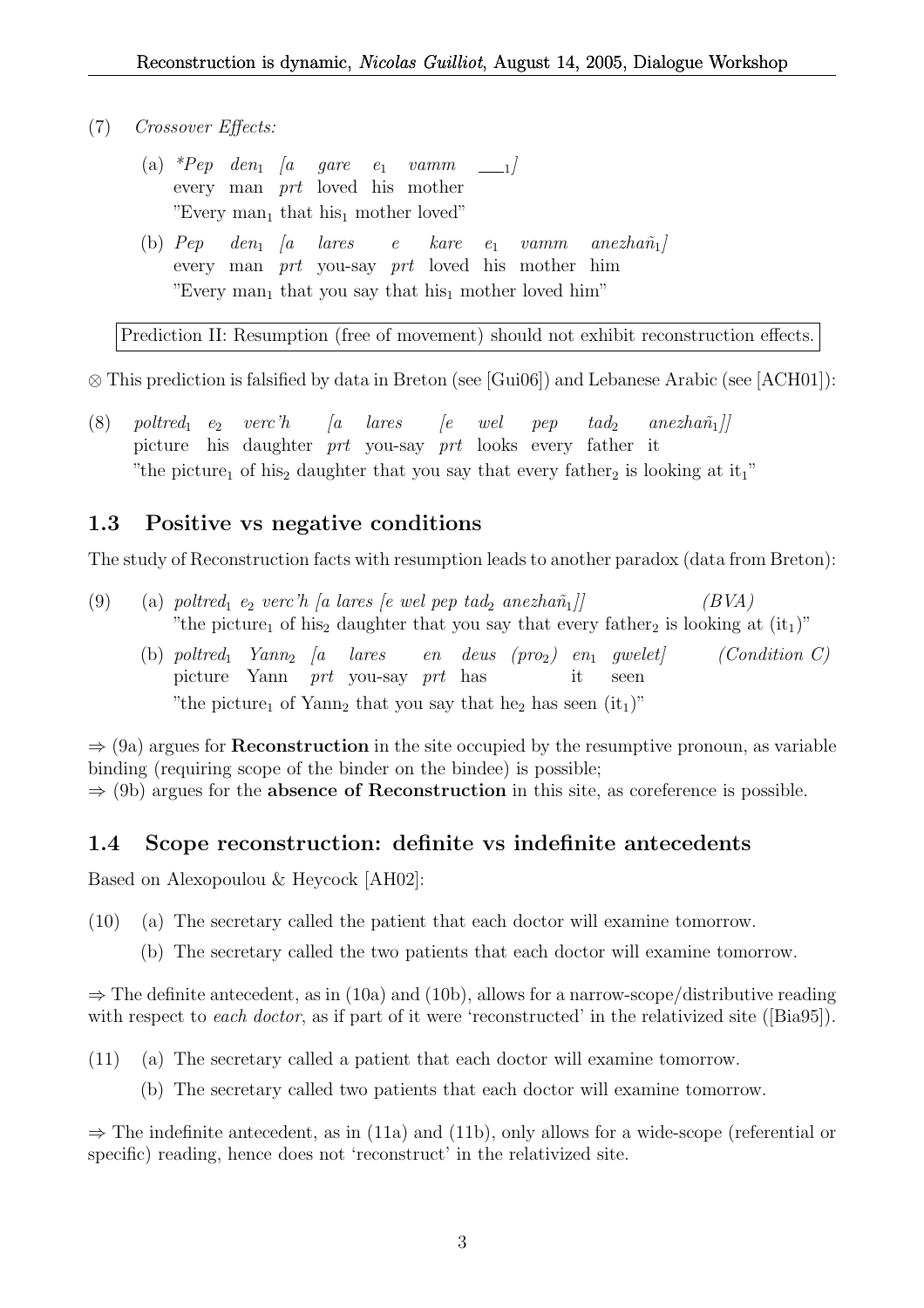To account for the contrast, [AH02] argue that the definite determiner induces a functional interpretation of its restriction (based on [Löb85]).

Prediction III: a definite antecedent allows for reconstruction, an indefinite does not.

⊗ However, this distinction between definite and indefinite antecedents can not capture all the facts, as the examples in (12) show:

- (12) (a) Mary saw a picture of himself<sub>1</sub> that each man<sub>1</sub> has brought.
	- (b) A woman that each man<sub>1</sub> invited was his<sub>1</sub> mother.

 $\Rightarrow$  Both examples in (12) involve indefinite antecedents which certainly allow for reconstruction (narrow-scope/distributive reading).

## 2 Dynamic syntax

Based on the following:

- incremental (word by word) building of syntactic and semantic representations as a tree;
- underspecification in language (a kind of context dependency);
- modality, on a node n:

 $-\langle \downarrow_0 \rangle X$  means 'X holds at an argument-daughter node of n.'

 $-\langle \downarrow_1 \rangle X$  means 'X holds at a functor-daughter node of n.'

 $-\langle \downarrow_{*} \rangle X$  means 'X holds at a node dominated by n.' (the level of embedding is underspecified)  $-\langle \uparrow_{*} \rangle X$  means 'X holds at a node that dominates n.' (the level of embedding is underspecified)  $-\langle L^{-1} \rangle X$  means 'X holds at a node that n is linked to.'

- requirements, written as  $?X;$
- lexical representation of words as lexical actions (or programs) on the tree;

|      |        | $?Ty(e \rightarrow t)$<br>ΙF                                                      | Trigger               |
|------|--------|-----------------------------------------------------------------------------------|-----------------------|
| (13) | Upset' | THEN go( $\langle \uparrow_1 \rangle$ ? $Ty(t)$ ),                                | Go to mother node     |
|      |        | put(Tns(PAST)),                                                                   | Tense specification   |
|      |        | $\text{go}(\langle \downarrow_1 \rangle ? \text{T} \textit{y}(e \rightarrow t)),$ | Go to functor node    |
|      |        | $\mathrm{make}(\langle \downarrow_1 \rangle),$                                    | Make a functor node   |
|      |        | $\mathrm{go}(\langle \downarrow_1 \rangle),$                                      | Go to functor node    |
|      |        | put( $Fo(Upset')$ , $Ty(e \rightarrow (e \rightarrow t))$ );                      | Decorate              |
|      |        | $\mathrm{go}(\langle \uparrow_1 \rangle);$                                        | Go to mother node     |
|      |        | $\mathrm{make}(\langle \downarrow_0 \rangle);$                                    | Make an argument node |
|      |        | $\mathrm{go}(\langle \downarrow_0 \rangle);$                                      | Go to argument node   |
|      |        | put(?Ty(e))                                                                       | Decorate              |
|      |        | ABORT                                                                             |                       |

• localization of the node under process with the pointer  $\diamond$ .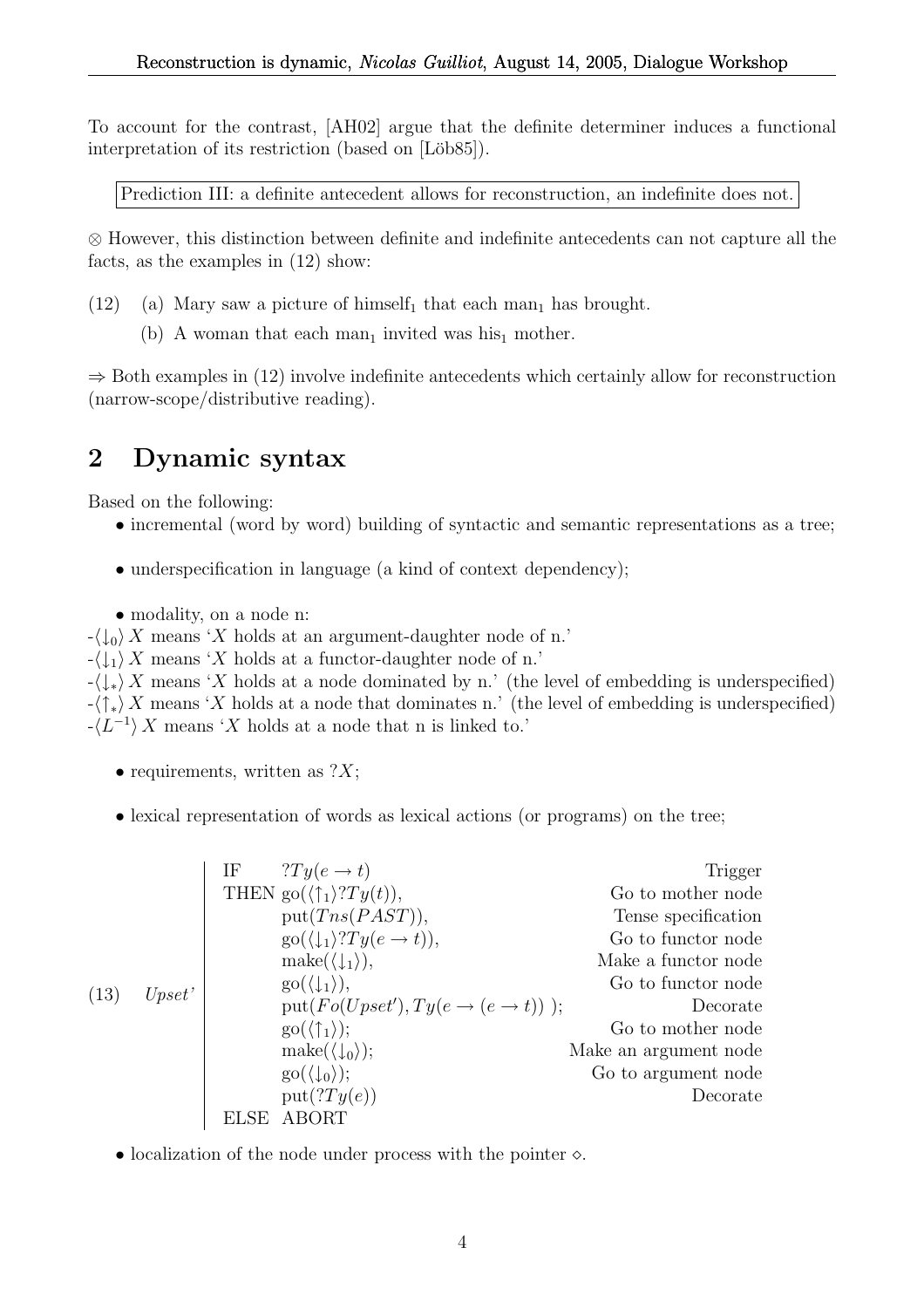## 2.1 A sketch of the process

How Dynamic Syntax operates for a sentence like Hilary upset Joan ...

-Initial requirement  $\Rightarrow$  ? $Ty(t)$ 

 $-$ Parsing Hilary  $\Rightarrow$ 

$$
\begin{array}{c}\n T y(t) \\
\hline\nT y(e), \\
F o(Hilary'), \diamond\n\end{array}\n\quad \text{?} Ty(e \to t)
$$

-Parsing 
$$
Upset \Rightarrow
$$
 
$$
Trs(PAST), ?Ty(t)
$$

$$
To (Hilary') \qquad \underbrace{?Ty(e \rightarrow t)}_{?Ty(e), \diamond} \qquad \underbrace{?Ty(e \rightarrow t)}_{Ty(e \rightarrow (e \rightarrow t))},
$$

$$
Fo(Upset')
$$

-Parsing 
$$
Joan \Rightarrow
$$
  
\n $Ty(e),$   
\n $Fo(Hilary')$   
\n $Ty(e),$   
\n $Ty(e),$   
\n $Ty(e) + t$   
\n $Ty(e) + Ty(e \rightarrow (e \rightarrow t)),$   
\n $Fo(Joan'), \diamond$   
\n $Fo(Upset')$ 

-Combination of types/formulas 
$$
\Rightarrow
$$
 
$$
T_{y}(e),
$$

$$
T_{y}(e),
$$

$$
F_{0}(Hilary') \qquad F_{0}(U_{pset'}(Joan'))
$$

$$
T_{y}(e),
$$

$$
T_{y}(e),
$$

$$
T_{y}(e),
$$

$$
T_{y}(e) = (e \rightarrow t)),
$$

$$
F_{0}(Joan') \qquad F_{0}(U_{pset'})
$$

-Combination of types/formulas 
$$
\Rightarrow
$$
  $Tns(PAST), Ty(t), Fo(Upset'(Joan'))(Hilary'), \diamond$   
\n $Ty(e), \qquad Ty(e \to t),$   
\n $Fo(Hilary')$   $Fo(Upset'(Joan'))$   
\n $Ty(e), \qquad Ty(e \to (e \to t)),$   
\n $Fo(Joan') \qquad Fo(Upset')$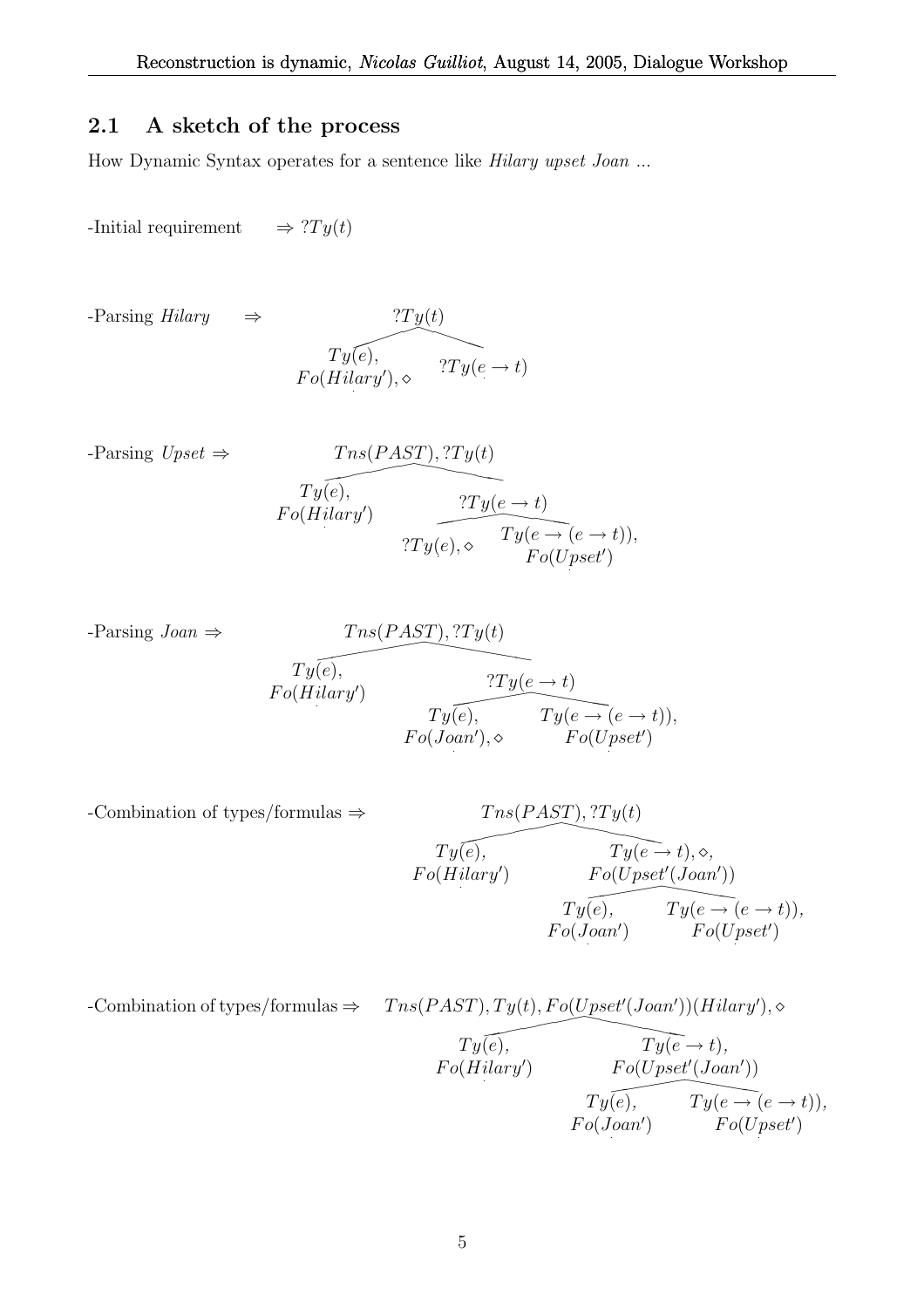### 2.2 Movement: structural underspecification+update

#### 2.2.1 Dislocation: structural underspecification

(14) 
$$
?Ty(t), \diamond \Rightarrow \qquad \frac{Tn(0), ?Ty(t)}{\langle \uparrow_* \rangle Tn(0), ?Ty(e), ?\exists x. Tn(x), \diamond}
$$

 $\Rightarrow$  The modal statement  $\langle \uparrow_* \rangle Th(0)$  creates an unfixed node (process of \*Adjunction) which follows the pointer and can then be unified with a fixed position:

(15) Parsing Joan, Hilary upset:

$$
Tn(0), Ty(e)
$$
  
\n
$$
Tn(0), Ty(e)
$$
  
\n
$$
Tn(01), Ty(e \rightarrow t)
$$
  
\n
$$
Tn(010), Ty(e, \diamond,
$$
  
\n
$$
Tn(010), Ty(e, \diamond,
$$
  
\n
$$
Ty(e \rightarrow (e \rightarrow t)),
$$
  
\n
$$
Ty(e \rightarrow (e \rightarrow t)),
$$
  
\n
$$
Ty(e), Fo(Joan')
$$
  
\n
$$
Tv(e \rightarrow (e \rightarrow t)),
$$
  
\n
$$
Fo(Upset'), Tn(011)
$$

#### 2.2.2 Relativization: LINKed trees

Relativization is designed to express two assertions about one element of type e:

(16) The man that Sue likes left.

 $\Rightarrow$  Sue likes a man  $\wedge$  the man left.

⇒ In DS, creation of a LINKed tree, and a possible creation of an unfixed node decorated with the formula of the antecedent<sup>6</sup>:

$$
Tr(0), T y(t)
$$
  
\n
$$
Tr(0), T y(t)
$$
  
\n
$$
Tr(0), T y(e \rightarrow t)
$$
  
\n
$$
Tr(0), T y(e \rightarrow t)
$$
  
\n
$$
Tr(0), T y(e \rightarrow t)
$$
  
\n
$$
Tr(0, P \rightarrow e)
$$
  
\n
$$
Tr(0, P \rightarrow e)
$$
  
\n
$$
Tr(0, P \rightarrow e)
$$
  
\n
$$
Tr(0, P \rightarrow e)
$$
  
\n
$$
Tr(0, P \rightarrow e)
$$
  
\n
$$
Tr(0, P \rightarrow e)
$$
  
\n
$$
Tr(0, P \rightarrow e)
$$
  
\n
$$
Tr(0, P \rightarrow e)
$$
  
\n
$$
Tr(0, P \rightarrow e)
$$
  
\n
$$
Tr(0, P \rightarrow e)
$$
  
\n
$$
Tr(0, P \rightarrow e)
$$
  
\n
$$
Tr(0, P \rightarrow e)
$$
  
\n
$$
Tr(0, P \rightarrow e)
$$
  
\n
$$
Tr(0, P \rightarrow e)
$$
  
\n
$$
Tr(0, P \rightarrow e)
$$
  
\n
$$
Tr(0, P \rightarrow e)
$$
  
\n
$$
Tr(0, P \rightarrow e)
$$
  
\n
$$
Tr(0, P \rightarrow e)
$$
  
\n
$$
Tr(0, P \rightarrow e)
$$
  
\n
$$
Tr(0, P \rightarrow e)
$$
  
\n
$$
Tr(0, P \rightarrow e)
$$
  
\n
$$
Tr(0, P \rightarrow e)
$$
  
\n
$$
Tr(0, P \rightarrow e)
$$
  
\n
$$
Tr(0, P \rightarrow e)
$$
  
\n
$$
Tr(0, P \rightarrow e)
$$
  
\n
$$
Tr(0, P \rightarrow e)
$$
  
\n
$$
Tr(0, P \rightarrow e)
$$
  
\n
$$
Tr(0, P \rightarrow e)
$$
  
\n
$$
Tr(0, P \rightarrow e)
$$
  
\n
$$
Tr(0, P \rightarrow e)
$$
  
\n
$$
Tr(0, P \rightarrow e)
$$
  
\n
$$
Tr(0, P \rightarrow e)
$$
  
\n
$$
Tr(0, P \rightarrow e)
$$
  
\n<

### 2.3 Resumption

(17) ?A professor who nobody liked him finally retired.

A resumptive pronoun is treated like any pronoun: it introduces an underspecified variable.

<sup>&</sup>lt;sup>6</sup>Notice that, in DS, all elements of type e have a complex structure with a variable  $(Ty(e))$ , a resrictor  $(Ty(e \rightarrow cn))$  and a determiner  $(Ty(cn \rightarrow e)).$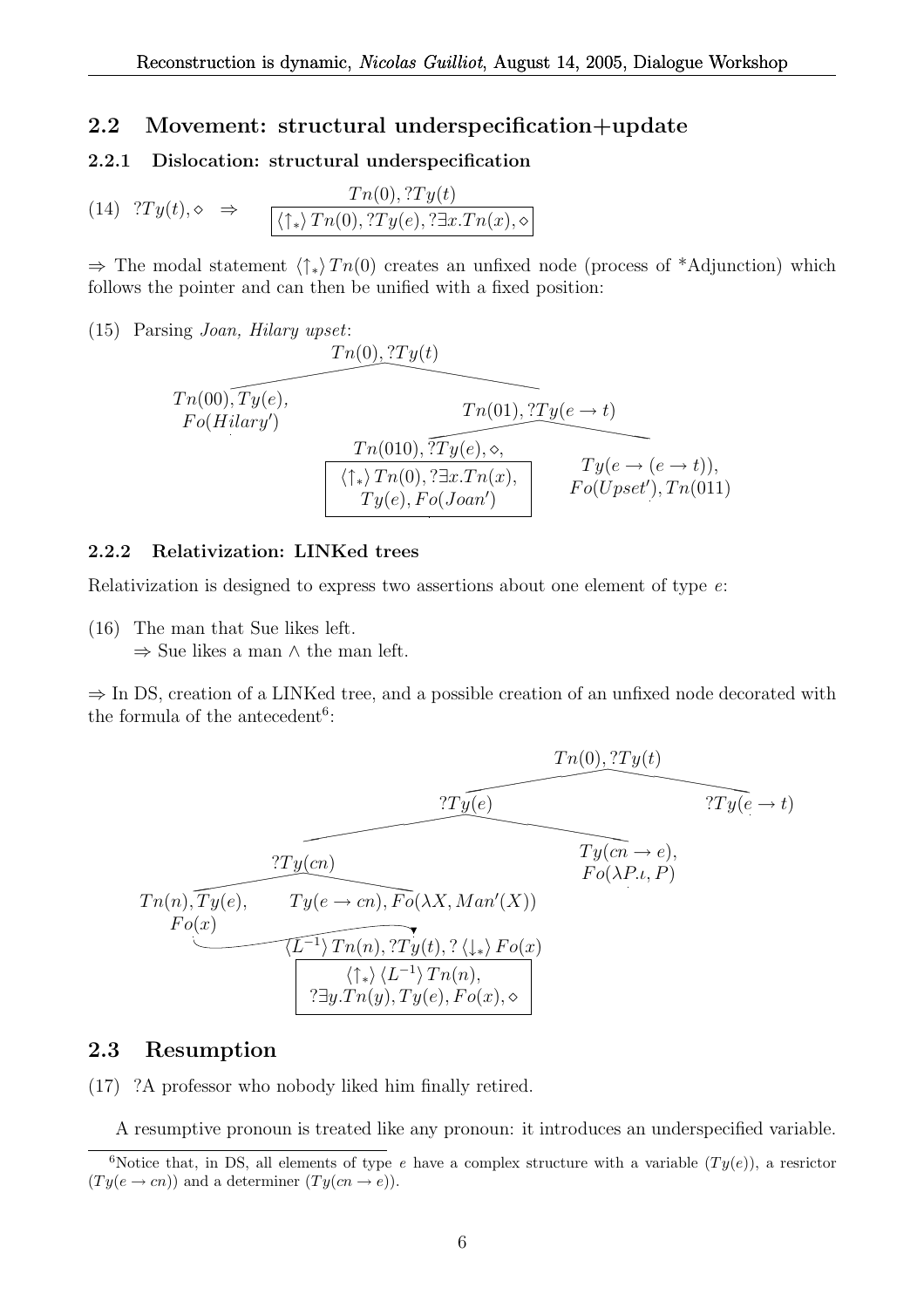(18) 
$$
lim \begin{array}{|l|l|}\n\hline\n\text{IF} & \text{?}Ty(e) & \text{Trigger} \\
\text{THEN put}(Ty(e), Fo(U_{Male'}), & \text{Type+Formula Deoration} \\
\hline\n\text{?} \exists x. Fo(x)) & \text{Required for a specified formula} \\
\hline\n\text{ELSE ABORT}\n\hline\n\end{array}
$$

Technically, two possibilities for the identification of the variable:

• unification with an unfixed node created precedingly:



• substitution with a formula of the context (ex:  $Fo(x)$ ), if no unfixed node was created<sup>7</sup>:



<sup>7</sup>For concreteness, we illustrate this strategy with English. However, notice that [CKM05] propose this alternative for other languages than English (such as Arabic).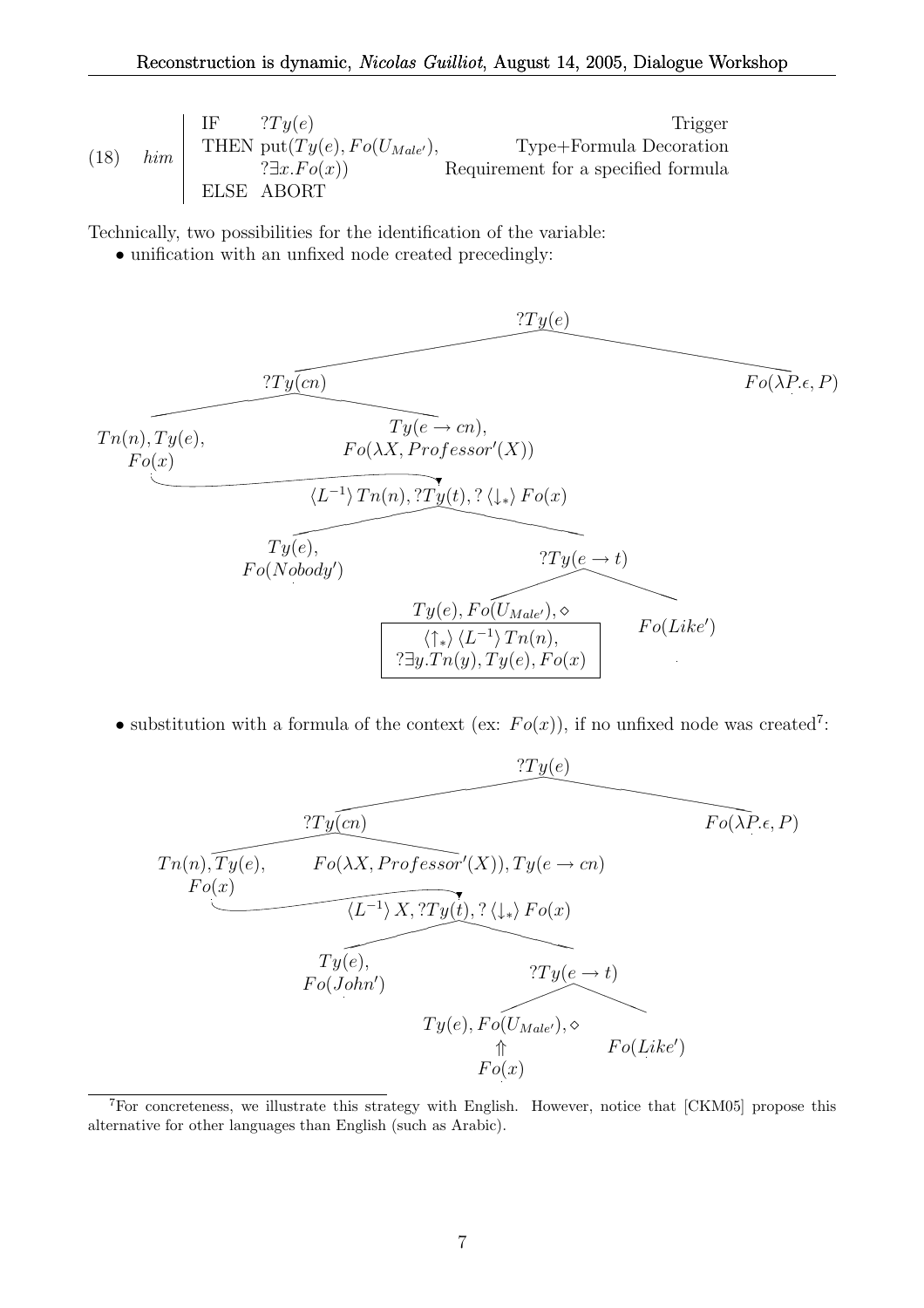#### 2.4 Scope statements

Scope evaluation is based on the incremental building of scope statements (ex:  $x < y$ ):

• The variables of any element of type e feed scope statements at the local type-t-requiring node. A sequence of scope statements is thereby accumulated on that node.

- $\bullet$  Scope ordering follows time-linear evaluation of the variables<sup>8</sup>.
- (19) Hilary upset the sister of John

$$
Fo(Upset'(t, y, Sister'(t, z, John'(z))(y))(t, x, Hilary'(x))) \qquad S_i < x < y < z
$$
  
\n
$$
Fo(t, x, Hilary'(x)) \qquad Fo(Upset'(t, y, Sister'(t, z, John'(z))(y)))
$$
  
\n
$$
Fo(t, y, Sister'(t, z, John'(z))(y)) \qquad Fo(Upset')
$$

## 3 Dynamic Reconstruction

We propose that reconstruction follows from two parameters:

- Structural or lexical underspecification prevents direct evaluation;
- Unification of an unfixed node gives rise to reconstruction<sup>9</sup> .

### 3.1 Definite antecedents allow for reconstruction

Recall the example:

- (20) The secretary called the patient that each doctor will examine tomorrow.
	- $\Rightarrow$  Reconstruction is possible as narrow-scope/distributive reading of *patient* is available.

Following [Bia95]'s claim that the relativized site of a restrictive is interpreted as an indefinite, we propose a rule which introduces an underspecified choice function of type  $(cn\rightarrow e)$ , written  $f_U(X)$ , as Fig. 1 shows<sup>10</sup>:

$$
7Ty(e)
$$
  
\n $Fo(Patien t'), Ty(cn)$   $Fo(\lambda P.t, P)$   
\n $Fo(f_U(Patient')), Ty(e), \diamond$   
\nFigure 1. Choice function introduction

 $\Rightarrow$  This choice function can be compared to [Kra98]'s parametrized choice functions for indefinites as it takes a restriction and entity as its arguments and returns an entity of type e. The underspecification can then be updated with any variable from the already defined scope statements  $(S_i, x, y...)$ <sup>11</sup>.

The narrow-scope reading in (20) is then expected, as the choice function can be updated with the variable x  $(f_x(Patient'))$ :

<sup>&</sup>lt;sup>8</sup> except for the indefinite which has an underspecified scope under [CKM05]'s approach.

<sup>9</sup>Reconstruction then corresponds to a delay in evaluation.

<sup>&</sup>lt;sup>10</sup>This constitutes a slight modification of [CKM05]'s approach to terms of type  $e$ .

<sup>&</sup>lt;sup>11</sup>We also argue for a generalization of this analysis for indefinites, contra [CKM05]'s approach based on epsilon terms  $(\epsilon)$ .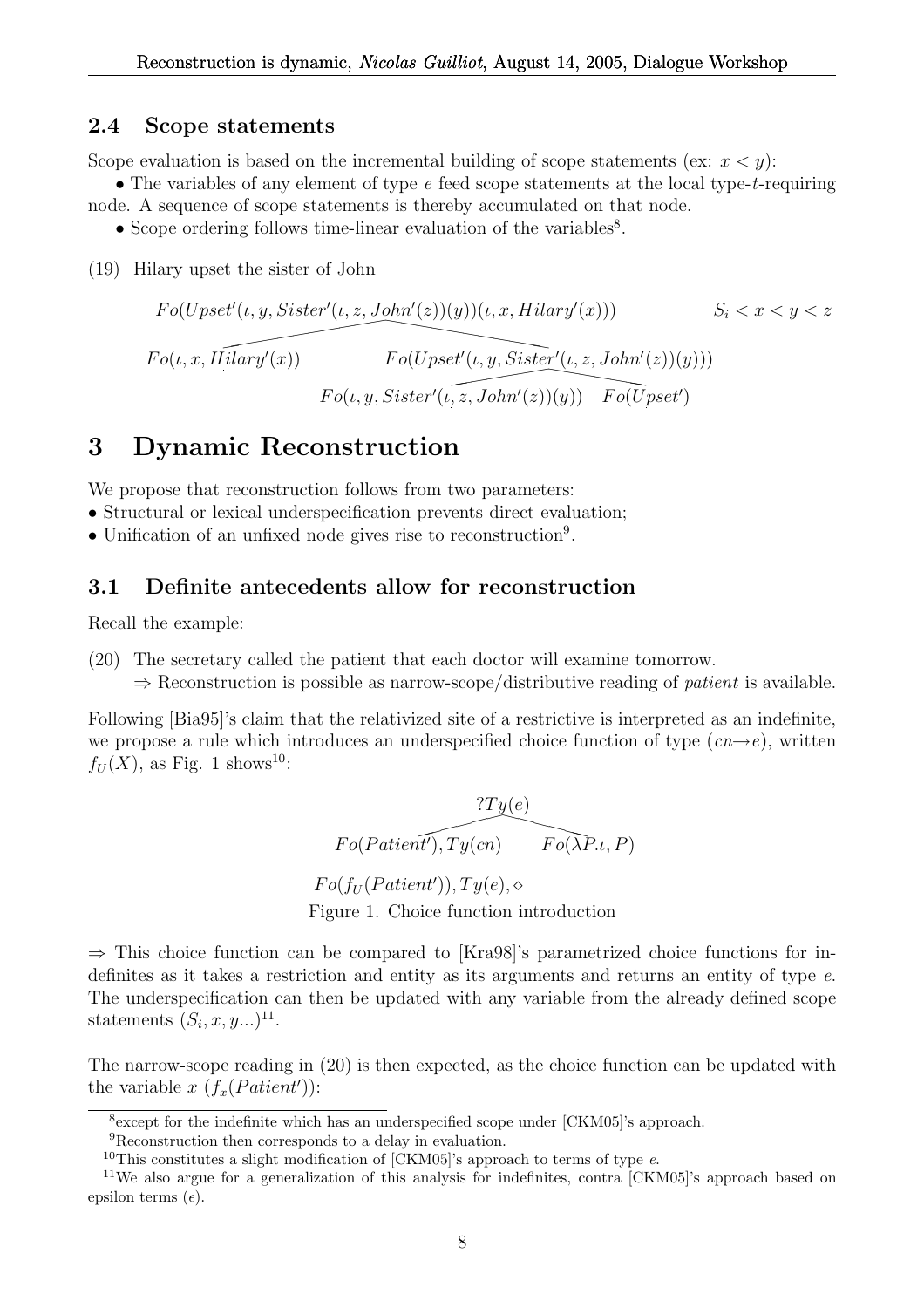

#### 3.2 The contrast with indefinite antecedents

- (21) (a) The secretary called a patient that each doctor will examine tomorrow.  $\Rightarrow$  No reconstruction (wide-scope reading strongly preferred).
	- (b) Mary saw a picture of himself<sub>1</sub> that each man<sub>1</sub> has brought.  $\Rightarrow$  Reconstruction (narrow-scope reading available).
	- (c) A woman that each man<sub>1</sub> invited was his<sub>1</sub> mother.  $\Rightarrow$  Reconstruction (narrow-scope reading available).

Following dynamic property of language, a string is evaluated as soon as it can be fully specified.

(22) Parsing the secretary called a patient in (21a):

$$
Tns(PAST), ?Ty(t) \t S < x < y
$$
  
\n
$$
Ty(e), \t Ty(e \to t)
$$
  
\n
$$
Ty(e), \t Ty(e \to e \to t)),
$$
  
\n
$$
Ty(e), \t Ty(e \to (e \to t)),
$$
  
\n
$$
Fo(f_S(y, Patient'(y))), \diamond \t Fo(Call')
$$

 $\Rightarrow$  No underspecification left: the string can be evaluated.

(23) Parsing Mary saw a picture of himself in (21b):

$$
Tns(PAST), ?Ty(t) \t S < x
$$
  
\n
$$
Ty(e),
$$
  
\n
$$
Ty(e) + t
$$
  
\n
$$
Ty(e) + t
$$
  
\n
$$
Ty(e) + t
$$
  
\n
$$
Ty(e) + t
$$
  
\n
$$
Ty(e) + e + t
$$
  
\n
$$
Ty(e) + e + t
$$
  
\n
$$
Ty(e) + e + t
$$
  
\n
$$
Ty(e) + e + t
$$
  
\n
$$
Ty(e) + e + t
$$
  
\n
$$
Ty(e) + e + t
$$
  
\n
$$
Ty(e) + e + t
$$
  
\n
$$
Ty(e) + t
$$
  
\n
$$
Ty(e) + t
$$
  
\n
$$
Ty(e) + t
$$
  
\n
$$
Ty(e) + t
$$
  
\n
$$
Ty(e) + t
$$
  
\n
$$
Ty(e) + t
$$
  
\n
$$
Ty(e) + t
$$
  
\n
$$
Ty(e) + t
$$
  
\n
$$
Ty(e) + t
$$
  
\n
$$
Ty(e) + t
$$
  
\n
$$
Ty(e) + t
$$
  
\n
$$
Ty(e) + t
$$

 $\Rightarrow$  Lexical underspecification on the anaphor cannot be updated: the string cannot be evaluated. The unfixed node created in the relative clause will enable delay of evaluation (reconstruction).

Straightforward account for (21c) too, as incremental building of semantic representation creates an equivalence between two functions:

$$
(24) \ f_U[(y, Woman'(y)) \ \wedge \ \ (t, x, Man'(x)) \rightarrow (Invite'(y)(x))] \ = \ g_x[(Mother'(z))]
$$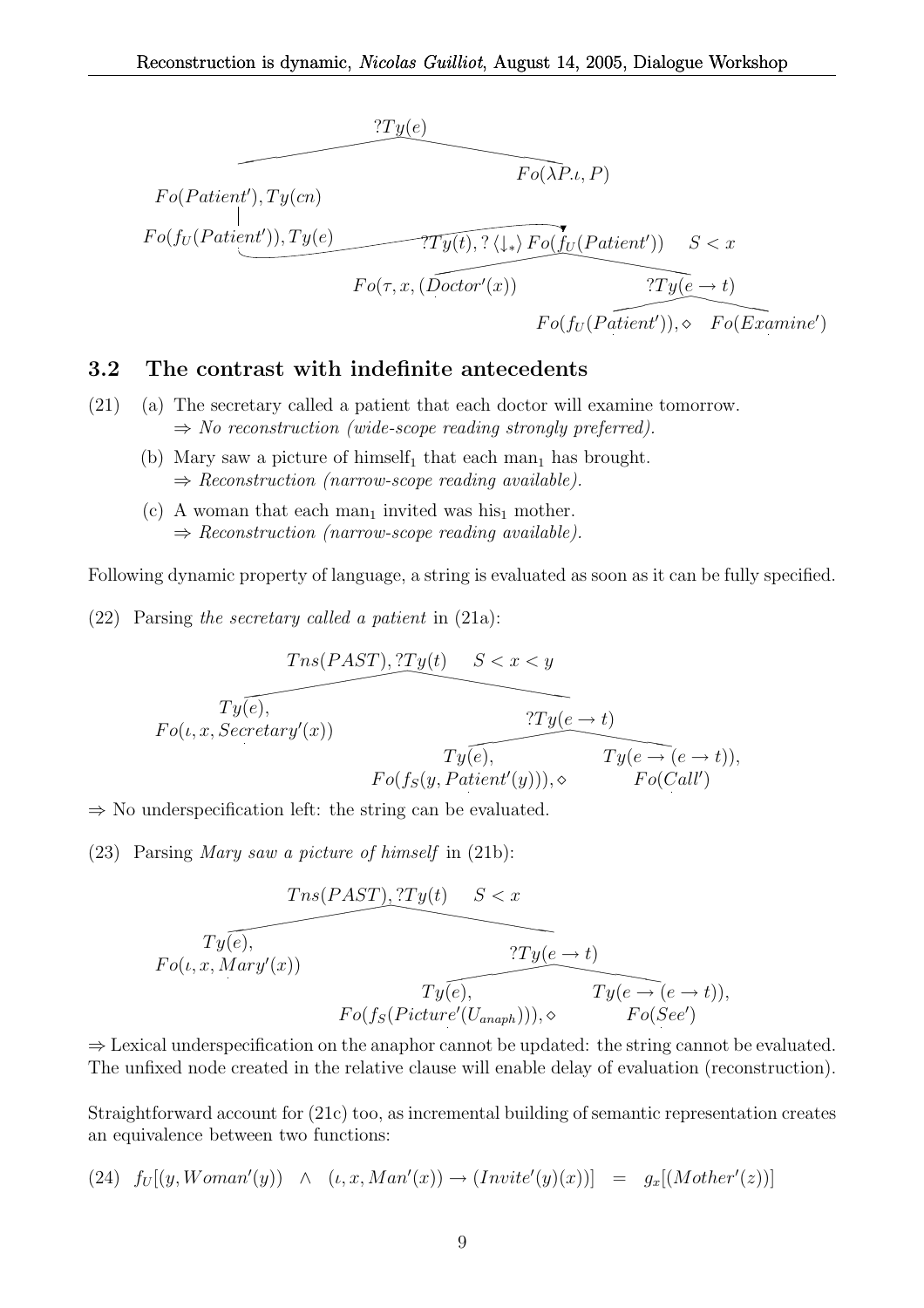#### 3.3 Reconstruction with resumption

How can resumption exhibit reconstruction effects? -lexical underspecification forces a delay in evaluation:  $Fo(Poltred'(Verc'h'(U_{Male'}))).$ -subsequent structural underspecification (possible unfixed node of the relative clause) enables this delay.

 $(25)$  poltred<sub>1</sub> e<sub>2</sub> verc'h picture his daughter *prt* you-say *prt* looks every father it  $\int a$ lares  $\int e$ wel pep  $t a d_2$  $anezha\tilde{n}_1$ ] "the picture<sub>1</sub> of his<sub>2</sub> daughter that you say that every father<sub>2</sub> is looking at it<sub>1</sub>"



### 3.4 Positive vs negative conditions

Recall the paradox:

(26) Binding, Reconstruction and Resumption in Breton:

- (a)  $poltred_1$  e<sub>2</sub> verc'h picture his daughter prt you-say prt looks every father it a lares e wel  $pep$  tad<sub>2</sub> anezhañ<sub>1</sub> (BVA) "the picture<sub>1</sub> of his<sub>2</sub> daughter that you say that every father<sub>2</sub> is looking at  $(it<sub>1</sub>)$ "  $\Rightarrow$  Reconstruction
- (b) poltred<sub>1</sub>  $Yann_2$  [a lares picture Yann prt you-say prt has  $\lbrack en \quad deus \quad pro_2 \quad en_1$ it  $(Condition C)$ seen "the picture<sub>1</sub> of Yann<sub>2</sub> that you say that he<sub>2</sub> has seen  $(it<sub>1</sub>)$ "  $\Rightarrow$  Absence of reconstruction

(27) Parsing (26b):

$$
\overbrace{Ty(cn), \qquad \qquad \lambda P.t. P}
$$
\n
$$
Fo(Poltred'(t, x, Yann'(x)))
$$
\n
$$
Ty(e),
$$
\n
$$
Fo(f_S(Poltred'(t, x, Yann'(x)))), \diamond
$$

⇒ No lexical underspecification forces reconstruction.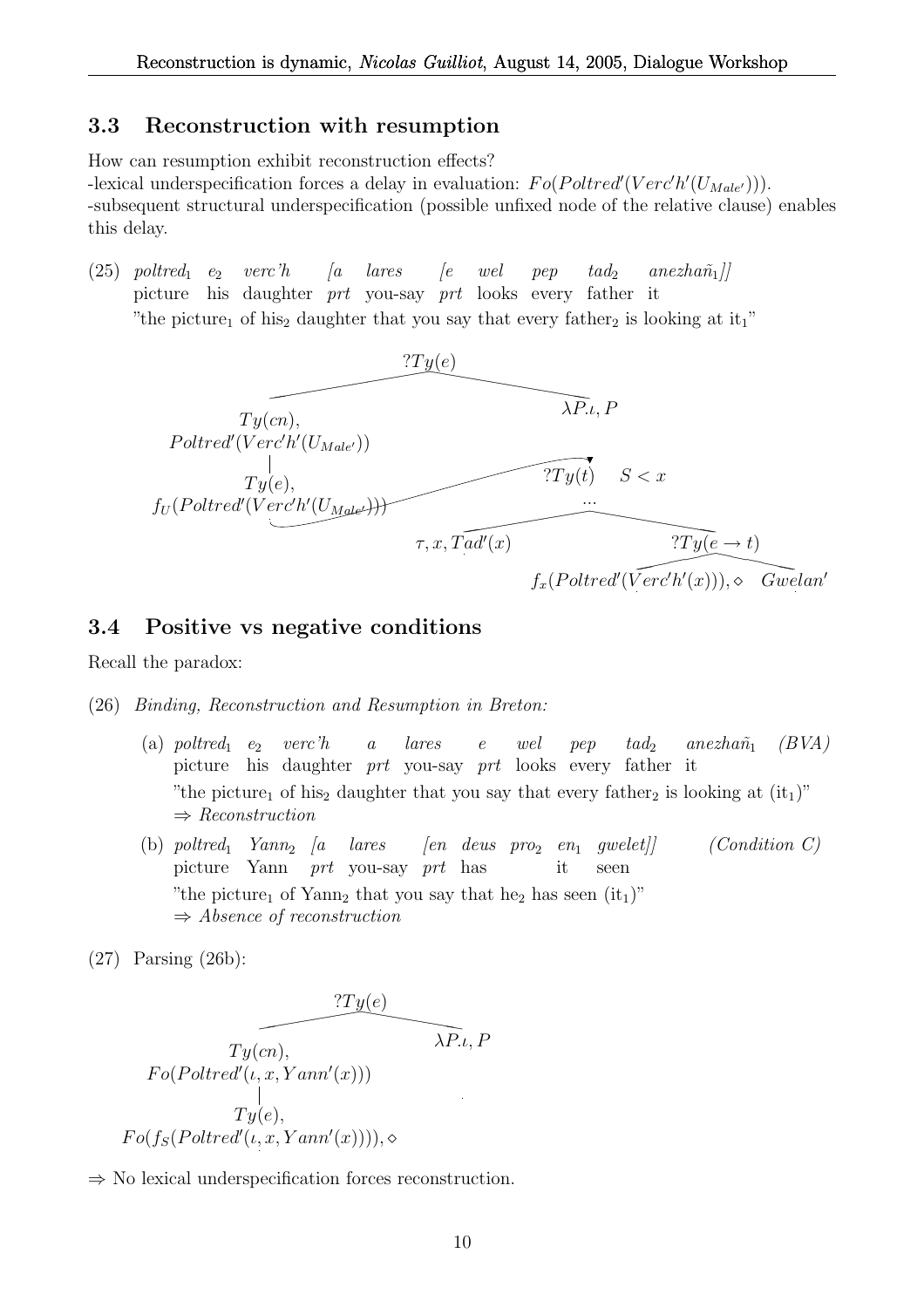### 3.5 Reconstruction and movement

(28) The picture of  $John_1$  that he<sub>1</sub> prefers is on the desk.  $\Rightarrow$  No reconstruction (coreference between *John* and *he* possible).

Why is there no reconstruction in (28)?

⇒ Direct evaluation of the antecedent is possible as there is no underspecification (lexical or structural $)^{12}$ :



# 4 Further argument: English vs Breton

A further argument for this processing approach to reconstruction comes from the following contrast between English and Breton:

(29) (a) The picture of John<sub>1</sub> that he<sub>1</sub> prefers is on the desk.  $\Rightarrow$  No reconstruction (coreference between John and he possible). (b) \*poltred<sub>1</sub>  $Yann_2$  [a gare (pro<sub>2</sub>)] a picture Yann prt loved he prt has been torn zo bet drailhet. "the picture of  $\text{Yann}_2$  that he<sub>2</sub> loved has been torn."

 $\Rightarrow$  Reconstruction (coreference between John and he impossible).

What makes Breton different from English?

 $\Rightarrow$  Breton is often classified as a V2 language where one constituent of the sentence (anyone) occupies the first position. In DS framework, structural underspecification would be at stake. This underspecification will ban direct evaluation of the antecedent at the local type-t node.

(30) Parsing (29b):

$$
Tn(0), ?Ty(t)
$$
  
\n
$$
\langle \uparrow_* \rangle Tn(0), ?Ty(e)
$$
  
\n
$$
Ty(cn), \qquad \lambda P.\iota, P
$$
  
\n
$$
Fo(Poltred'(\iota, x, Yann'(x)))
$$
  
\n
$$
Ty(e),
$$
  
\n
$$
Fo(f_S(Poltred'(\iota, x, Yann'(x))))), \diamond
$$

<sup>&</sup>lt;sup>12</sup>There will be structural underspecification only when the relative clause is parsed.